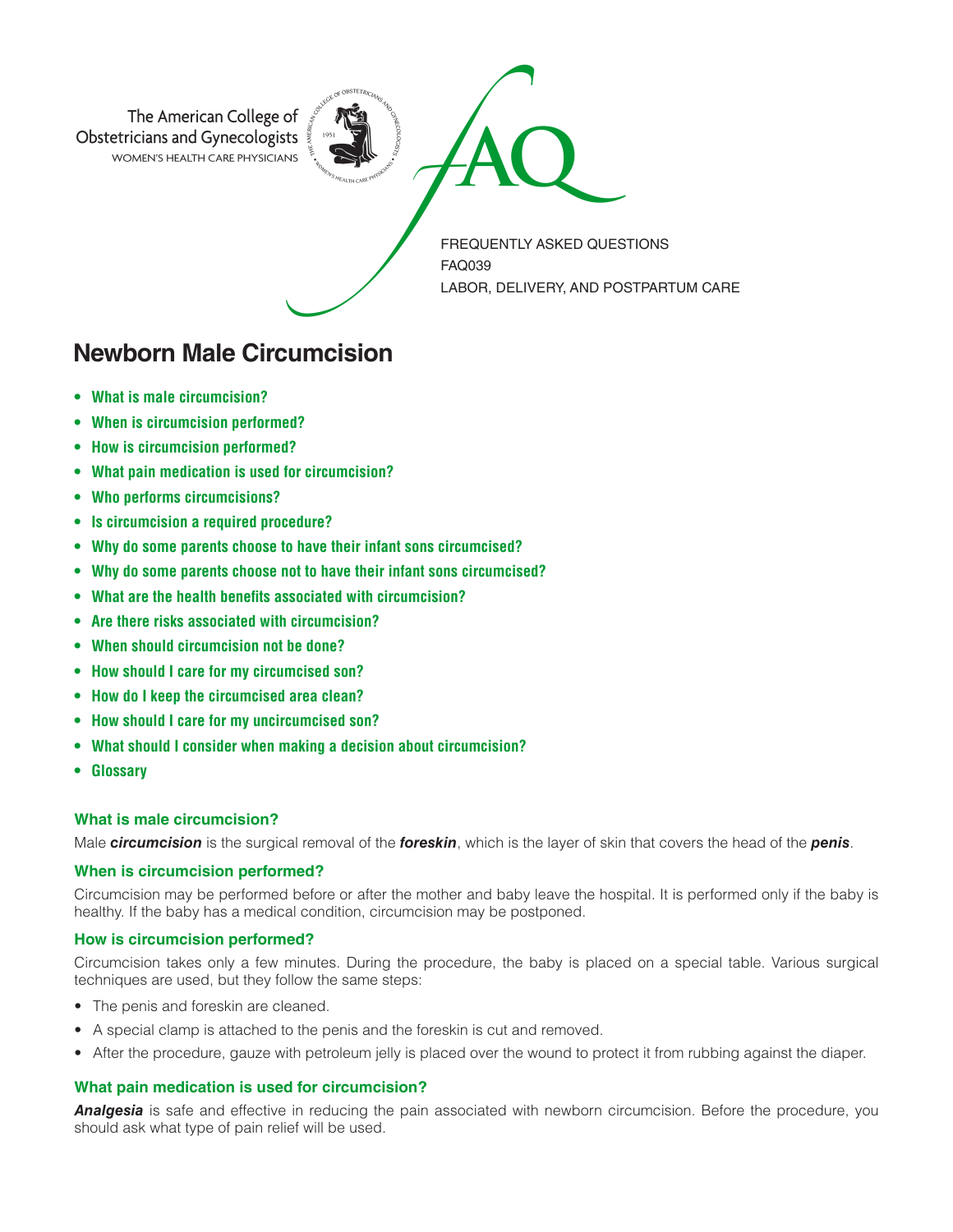### **Who performs circumcisions?**

The procedure may be done by your *obstetrician–gynecologist (ob-gyn)* or by a pediatrician, a physician who takes care of the health of children. In some cases, a circumcision may be done in a nonmedical setting for religious or cultural reasons. If this is the case, the person doing the circumcision should be well trained in how to do the procedure, how to relieve pain, and how to prevent infection.

## **Is circumcision a required procedure?**

It is your choice whether to have your son circumcised. It is not required by law or by hospital policy. Because circumcision is an *elective procedure*, it may not be covered by your health insurance policy. To find out if your policy covers the procedure, call your health insurance provider.

### **Why do some parents choose to have their infant sons circumcised?**

One reason why parents circumcise their newborn sons is for health benefits, such as decreased risk of urinary tract infection during the first year of life and decreased risk of *sexually transmitted infections (STIs)* later in life. Others may choose circumcision so that the child does not look different from his father or other boys. For some people, circumcision is a part of cultural or religious practices. Muslims and Jews, for example, have circumcised their male newborns for centuries.

#### **Why do some parents choose not to have their infant sons circumcised?**

Some parents choose not to circumcise their sons because they are worried about the pain the baby feels or the risks involved. Others believe it is a decision a boy should make himself when he is older. However, recovery may take longer when circumcision is done on an older child or adult. The risk of *complications* also is increased when circumcision is done later.

## **What are the health benefits associated with circumcision?**

Circumcision reduces the *bacteria* that can live under the foreskin. This includes bacteria that can cause urinary tract infections or, in adults, STIs. Circumcised infants appear to have less risk of urinary tract infections than uncircumcised infants during the first year of life. Some research shows that circumcision may decrease the risk of a man getting *human immunodeficiency virus (HIV)* from an infected female partner. More research is needed in this area.

After studying scientific evidence, the American Academy of Pediatrics (AAP) found that the health benefits of circumcision in newborn boys outweigh the risks of the procedure. But the AAP also found the benefits are not great enough to recommend that all newborn boys be circumcised.

# **Are there risks associated with circumcision?**

All surgical procedures carry some risk. Complications from a circumcision are rare, but they can occur. When they do occur, they usually are minor. Possible complications include bleeding, infection, or scarring. In rare cases, too much of the foreskin or not enough foreskin is removed. Complications generally are less likely if the circumcision is done by someone well trained in the procedure. It also is less likely for complications to arise if the circumcision is done in a medical setting.

Some parents also may worry that circumcision harms a man's sexual function, sensitivity, or satisfaction. However, current evidence shows that it does not.

#### **When should circumcision not be done?**

Circumcision should only be done when the newborn is stable and healthy. Reasons to delay circumcision include the following:

- The baby is born very early
- The baby has certain problems with his blood or a family history of bleeding disorders
- The baby has certain congenital abnormalities

# **How should I care for my circumcised son?**

If you choose to have your baby boy circumcised, you will need to care for his penis as it heals. With each diaper change, the penis should be cleaned and petroleum jelly placed over the wound. The jelly can be placed on a gauze pad and applied directly on the penis or placed on the diaper in the area the penis touches. In most cases, the skin will heal in 7–10 days. You may notice that the tip of the penis is red and there may be a small amount of yellow fluid. This usually is a normal sign of healing.

#### **How do I keep the circumcised area clean?**

Use a mild soap to gently wash the penis. Remove any stool with soap and water during diaper changes. Change diapers often so that urine and stool do not cause infection. Signs of infection include redness that does not go away, swelling, or fluid that looks cloudy and forms a crust. Call your health care professional right away if you notice any of these signs.

#### **How should I care for my uncircumcised son?**

If your baby boy is not circumcised, wash the outside of the penis with a mild soap and water. Do not attempt to pull back the infant's foreskin. The foreskin may not be able to pull back completely until he is older. This is normal. Your child's pediatrician will tell you when it is ready to be pulled back and cleaned.